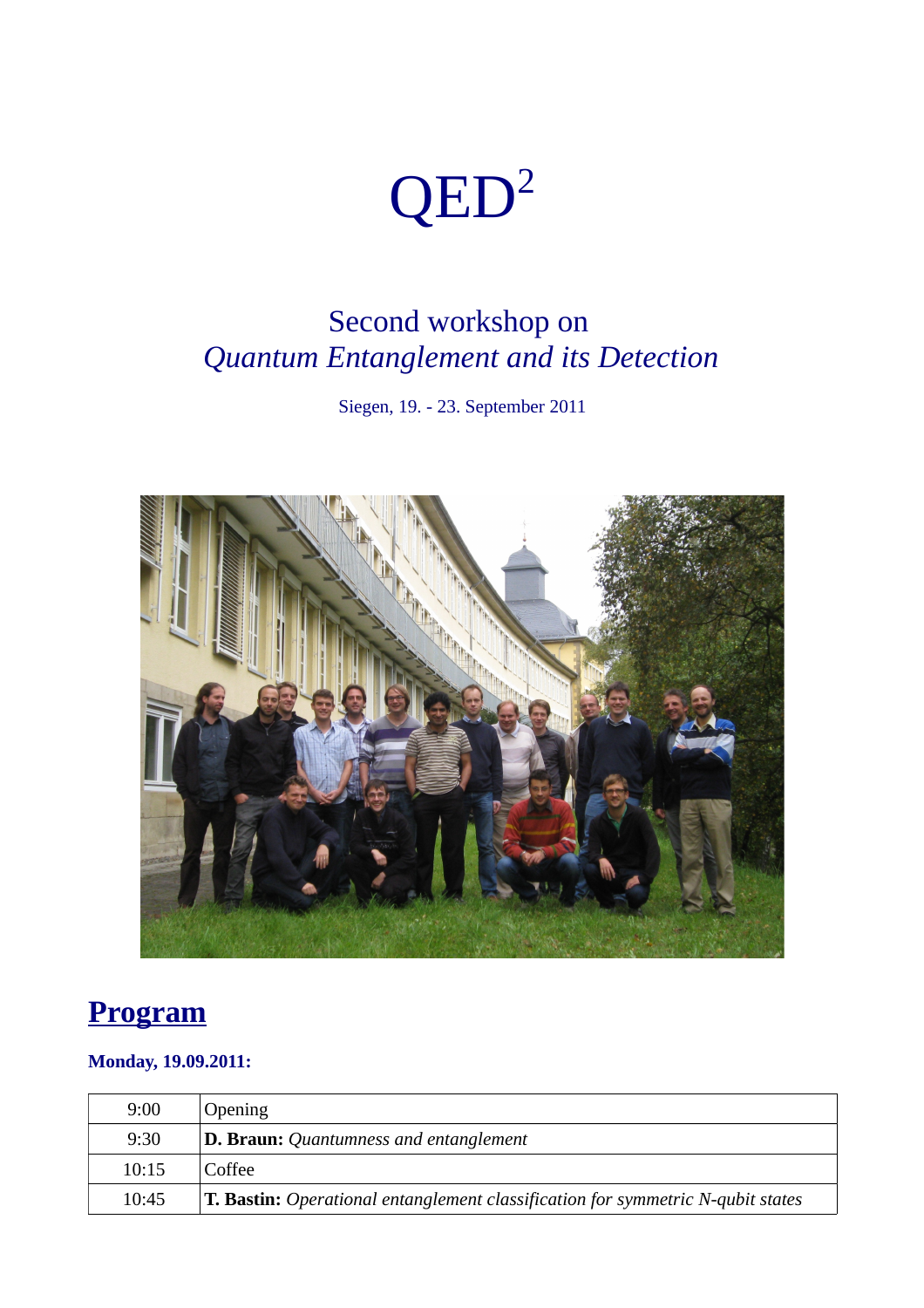| 11:30 | <b>R. Augusiak:</b> Tight Bell inequalities with no quantum violation from unextendible<br>product bases |
|-------|----------------------------------------------------------------------------------------------------------|
| 12:15 | Lunch Break                                                                                              |
| 14:00 | <b>J. de Vicente:</b> Multipartite entanglement detection from correlation tensors                       |
| 14:45 | <b>B. Jungnitsch:</b> Multiparticle entanglement and PPT mixtures                                        |
| 15:15 | Coffee                                                                                                   |
| 15:45 | <b>H. Kampermann:</b> State identification via decompositions of mixed quantum states                    |
| 16:30 | S. Niekamp: Quantum exponential families                                                                 |
|       |                                                                                                          |
| 19:30 | Conference Dinner, Oberes Schloß                                                                         |

#### **Tuesday, 20.09.2011:**

| 9:00  | C. Schwemmer: Permutationally invariant tomography of symmetric Dicke states                  |
|-------|-----------------------------------------------------------------------------------------------|
| 9:45  | <b>T. Moroder:</b> Theoretical aspects of permutationally invariant tomography                |
| 10:15 | Coffee                                                                                        |
| 10:45 | <b>D. Gross:</b> Regularization methods for ill-posed state estimation problems               |
| 11:30 | P. Hyllus: Multiparticle entanglement and interferometry                                      |
| 12:00 | I. Urizar-Lanz: Differential magnetometry with multipartite singlets                          |
| 12:30 | Lunch Break                                                                                   |
| 14:00 | J. Siewert: Entanglement of three-qubit GHZ-symmetric states                                  |
| 14:45 | C. Eltschka: Applications from entanglement properties of thee-qubit GHZ<br>symmetric states. |
| 15:15 | Coffee                                                                                        |
| 15:45 | M. Johanning: Ion-trap experiments in Siegen: Recent results                                  |
| 16:30 | M. Hofmann: Multiparticle entanglement and quantum phase transitions                          |

#### **Wednesday, 21.09.2011:**

| 9:00  | <b>G. Toth:</b> Spin squeezing and N-producibility                              |
|-------|---------------------------------------------------------------------------------|
| 9:30  | G. Vitagliano: Spin squeezing for higher spins                                  |
| 10:00 | <b>M. Ali:</b> Decoherence of GHZ-diagonal states                               |
| 10:30 | Coffee                                                                          |
| 11:00 | J.D. Bancal: Device-independent witnesses for genuine multipartite entanglement |
| 11:45 | M. Kleinmann: Asymptotic LOCC protocols                                         |